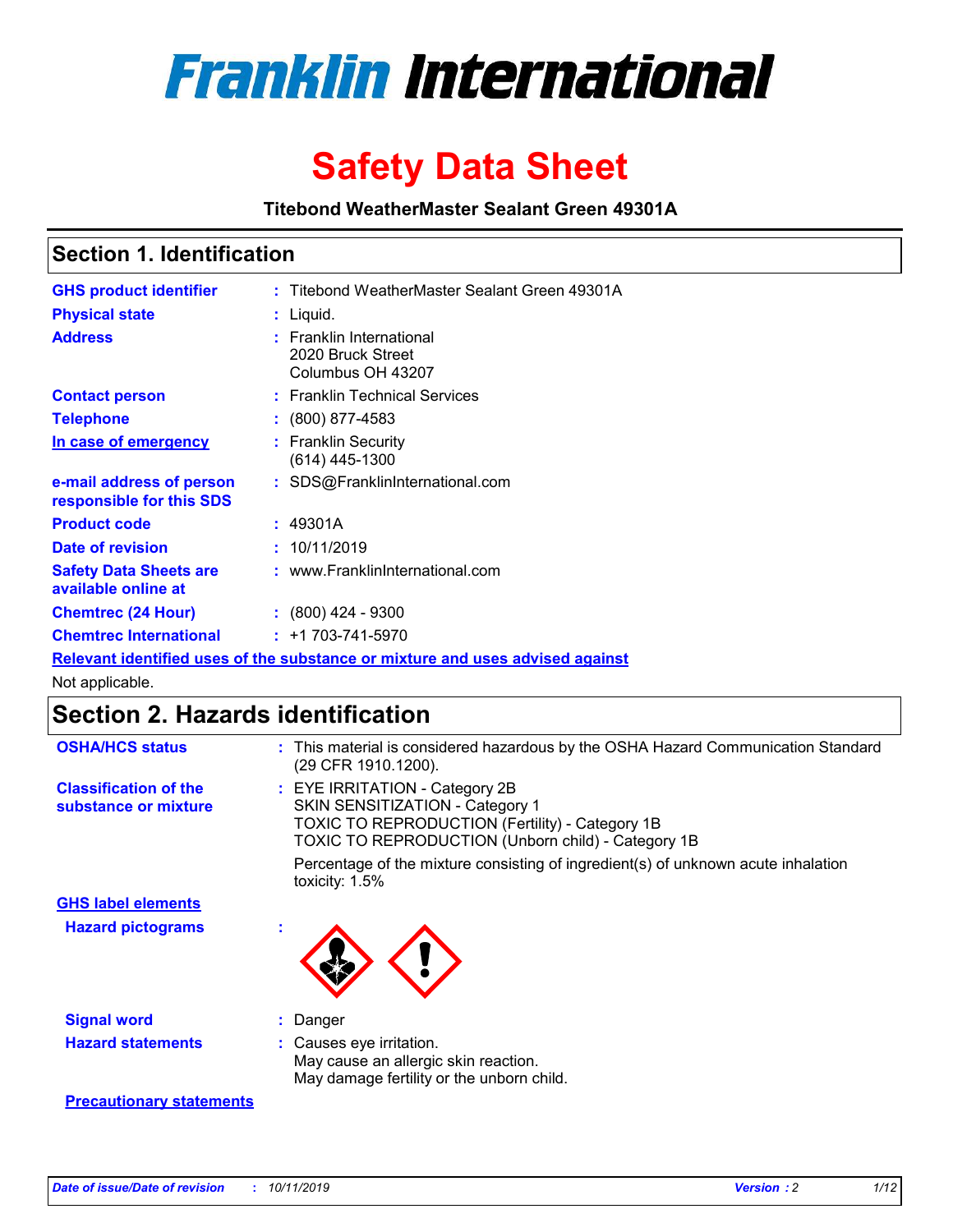### **Section 2. Hazards identification**

| <b>Prevention</b>                          | : Obtain special instructions before use. Do not handle until all safety precautions have<br>been read and understood. Wear protective gloves. Wear eye or face protection.<br>Wear protective clothing. Avoid breathing vapor. Wash hands thoroughly after handling.<br>Contaminated work clothing must not be allowed out of the workplace.                                                        |
|--------------------------------------------|------------------------------------------------------------------------------------------------------------------------------------------------------------------------------------------------------------------------------------------------------------------------------------------------------------------------------------------------------------------------------------------------------|
| <b>Response</b>                            | : IF exposed or concerned: Get medical attention. IF ON SKIN: Wash with plenty of<br>soap and water. Wash contaminated clothing before reuse. If skin irritation or rash<br>occurs: Get medical attention. IF IN EYES: Rinse cautiously with water for several<br>minutes. Remove contact lenses, if present and easy to do. Continue rinsing. If eye<br>irritation persists: Get medical attention. |
| <b>Storage</b>                             | : Store locked up.                                                                                                                                                                                                                                                                                                                                                                                   |
| <b>Disposal</b>                            | : Dispose of contents and container in accordance with all local, regional, national and<br>international regulations.                                                                                                                                                                                                                                                                               |
| <b>Hazards not otherwise</b><br>classified | : Product generates methanol during cure.                                                                                                                                                                                                                                                                                                                                                            |
|                                            |                                                                                                                                                                                                                                                                                                                                                                                                      |

### **Section 3. Composition/information on ingredients**

| <b>Substance/mixture</b><br>Mixture                  |                   |                     |
|------------------------------------------------------|-------------------|---------------------|
| Ingredient name                                      | $\frac{9}{6}$     | <b>CAS number</b>   |
| 3-aminopropyltriethoxysilane<br>Dibutyltin dilaurate | l≤3<br>$\leq 0.3$ | 919-30-2<br>77-58-7 |

Any concentration shown as a range is to protect confidentiality or is due to batch variation.

**There are no additional ingredients present which, within the current knowledge of the supplier and in the concentrations applicable, are classified as hazardous to health or the environment and hence require reporting in this section.**

**Occupational exposure limits, if available, are listed in Section 8.**

### **Section 4. First aid measures**

| <b>Description of necessary first aid measures</b> |                                                                                                                                                                                                                                                                                                                                                                                                                                                                                                                                                                                                                                                                                                                                                                           |  |  |  |
|----------------------------------------------------|---------------------------------------------------------------------------------------------------------------------------------------------------------------------------------------------------------------------------------------------------------------------------------------------------------------------------------------------------------------------------------------------------------------------------------------------------------------------------------------------------------------------------------------------------------------------------------------------------------------------------------------------------------------------------------------------------------------------------------------------------------------------------|--|--|--|
| <b>Eye contact</b>                                 | : Immediately flush eyes with plenty of water, occasionally lifting the upper and lower<br>eyelids. Check for and remove any contact lenses. Continue to rinse for at least 10<br>minutes. If irritation persists, get medical attention.                                                                                                                                                                                                                                                                                                                                                                                                                                                                                                                                 |  |  |  |
| <b>Inhalation</b>                                  | : Remove victim to fresh air and keep at rest in a position comfortable for breathing. If<br>not breathing, if breathing is irregular or if respiratory arrest occurs, provide artificial<br>respiration or oxygen by trained personnel. It may be dangerous to the person providing<br>aid to give mouth-to-mouth resuscitation. Get medical attention. If unconscious, place<br>in recovery position and get medical attention immediately. Maintain an open airway.<br>Loosen tight clothing such as a collar, tie, belt or waistband. In case of inhalation of<br>decomposition products in a fire, symptoms may be delayed. The exposed person may<br>need to be kept under medical surveillance for 48 hours.                                                       |  |  |  |
| <b>Skin contact</b>                                | : Wash with plenty of soap and water. Remove contaminated clothing and shoes. Wash<br>contaminated clothing thoroughly with water before removing it, or wear gloves.<br>Continue to rinse for at least 10 minutes. Get medical attention. In the event of any<br>complaints or symptoms, avoid further exposure. Wash clothing before reuse. Clean<br>shoes thoroughly before reuse.                                                                                                                                                                                                                                                                                                                                                                                     |  |  |  |
| <b>Ingestion</b>                                   | : Wash out mouth with water. Remove dentures if any. Remove victim to fresh air and<br>keep at rest in a position comfortable for breathing. If material has been swallowed and<br>the exposed person is conscious, give small quantities of water to drink. Stop if the<br>exposed person feels sick as vomiting may be dangerous. Do not induce vomiting<br>unless directed to do so by medical personnel. If vomiting occurs, the head should be<br>kept low so that vomit does not enter the lungs. Get medical attention. Never give<br>anything by mouth to an unconscious person. If unconscious, place in recovery position<br>and get medical attention immediately. Maintain an open airway. Loosen tight clothing<br>such as a collar, tie, belt or waistband. |  |  |  |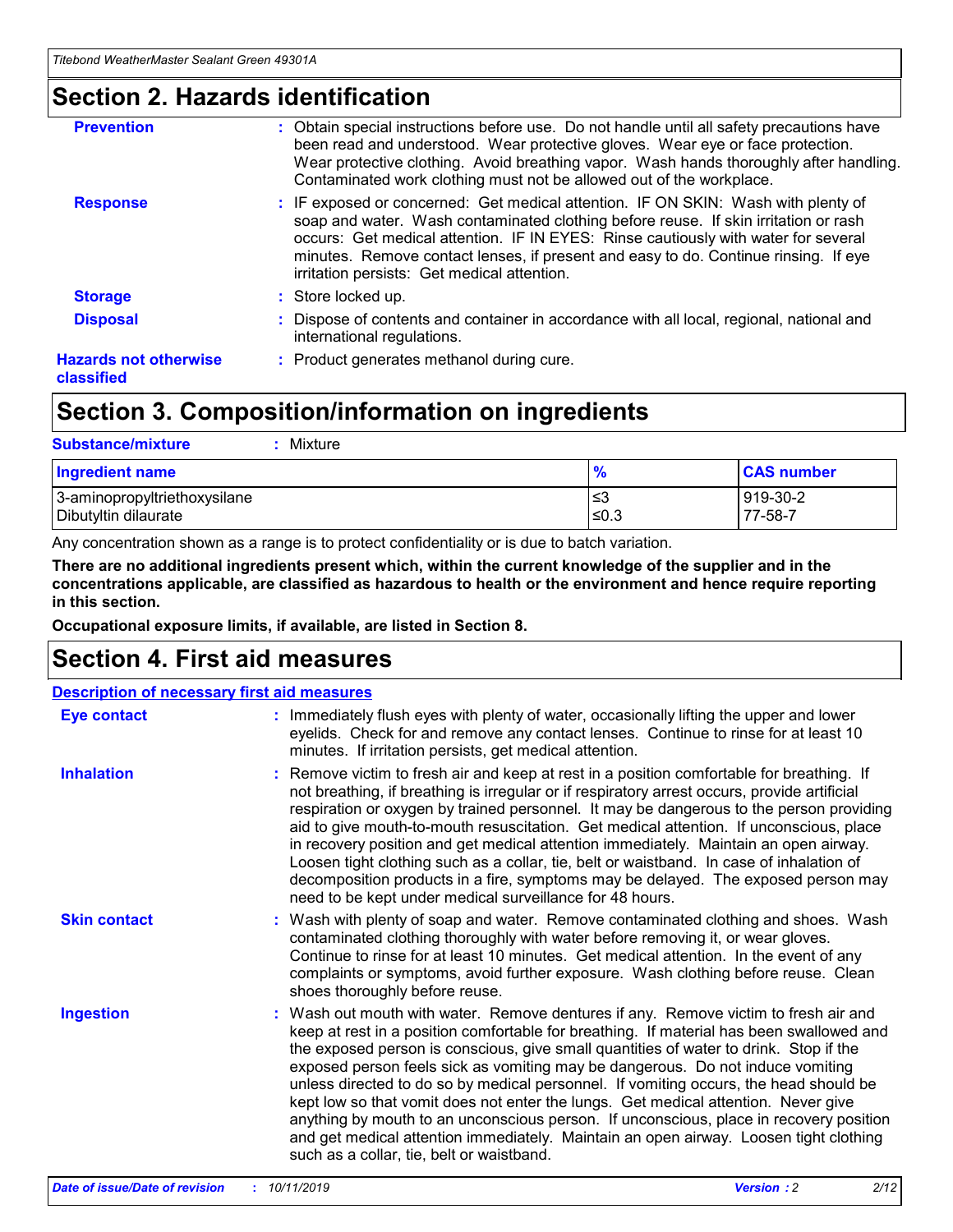## **Section 4. First aid measures**

| Most important symptoms/effects, acute and delayed |                                       |                                                                                                                                                                                                                                                                                                                                                                                                                 |  |  |  |
|----------------------------------------------------|---------------------------------------|-----------------------------------------------------------------------------------------------------------------------------------------------------------------------------------------------------------------------------------------------------------------------------------------------------------------------------------------------------------------------------------------------------------------|--|--|--|
|                                                    | <b>Potential acute health effects</b> |                                                                                                                                                                                                                                                                                                                                                                                                                 |  |  |  |
| Eye contact                                        |                                       | : May cause eye irritation.                                                                                                                                                                                                                                                                                                                                                                                     |  |  |  |
| <b>Inhalation</b>                                  |                                       | : No known significant effects or critical hazards.                                                                                                                                                                                                                                                                                                                                                             |  |  |  |
| <b>Skin contact</b>                                |                                       | : May cause skin irritation.                                                                                                                                                                                                                                                                                                                                                                                    |  |  |  |
| <b>Ingestion</b>                                   |                                       | : No known significant effects or critical hazards.                                                                                                                                                                                                                                                                                                                                                             |  |  |  |
| Over-exposure signs/symptoms                       |                                       |                                                                                                                                                                                                                                                                                                                                                                                                                 |  |  |  |
| <b>Eye contact</b>                                 |                                       | : Adverse symptoms may include the following:<br>irritation<br>watering<br>redness                                                                                                                                                                                                                                                                                                                              |  |  |  |
| <b>Inhalation</b>                                  |                                       | : Adverse symptoms may include the following:<br>reduced fetal weight<br>increase in fetal deaths<br>skeletal malformations                                                                                                                                                                                                                                                                                     |  |  |  |
| <b>Skin contact</b>                                |                                       | : Adverse symptoms may include the following:<br>irritation<br>redness<br>reduced fetal weight<br>increase in fetal deaths<br>skeletal malformations                                                                                                                                                                                                                                                            |  |  |  |
| <b>Ingestion</b>                                   |                                       | : Adverse symptoms may include the following:<br>reduced fetal weight<br>increase in fetal deaths<br>skeletal malformations                                                                                                                                                                                                                                                                                     |  |  |  |
|                                                    |                                       | <b>Indication of immediate medical attention and special treatment needed, if necessary</b>                                                                                                                                                                                                                                                                                                                     |  |  |  |
| <b>Notes to physician</b>                          |                                       | : In case of inhalation of decomposition products in a fire, symptoms may be delayed.<br>The exposed person may need to be kept under medical surveillance for 48 hours.                                                                                                                                                                                                                                        |  |  |  |
| <b>Specific treatments</b>                         |                                       | : No specific treatment.                                                                                                                                                                                                                                                                                                                                                                                        |  |  |  |
| <b>Protection of first-aiders</b>                  |                                       | : No action shall be taken involving any personal risk or without suitable training. If it is<br>suspected that fumes are still present, the rescuer should wear an appropriate mask or<br>self-contained breathing apparatus. It may be dangerous to the person providing aid to<br>give mouth-to-mouth resuscitation. Wash contaminated clothing thoroughly with water<br>before removing it, or wear gloves. |  |  |  |

**See toxicological information (Section 11)**

### **Section 5. Fire-fighting measures**

| <b>Extinguishing media</b>                             |                                                                                                                                                                                                     |
|--------------------------------------------------------|-----------------------------------------------------------------------------------------------------------------------------------------------------------------------------------------------------|
| <b>Suitable extinguishing</b><br>media                 | : Use an extinguishing agent suitable for the surrounding fire.                                                                                                                                     |
| <b>Unsuitable extinguishing</b><br>media               | $:$ None known.                                                                                                                                                                                     |
| <b>Specific hazards arising</b><br>from the chemical   | : In a fire or if heated, a pressure increase will occur and the container may burst.                                                                                                               |
| <b>Hazardous thermal</b><br>decomposition products     | : Decomposition products may include the following materials:<br>carbon dioxide<br>carbon monoxide<br>nitrogen oxides<br>metal oxide/oxides                                                         |
| <b>Special protective actions</b><br>for fire-fighters | : Promptly isolate the scene by removing all persons from the vicinity of the incident if<br>there is a fire. No action shall be taken involving any personal risk or without suitable<br>training. |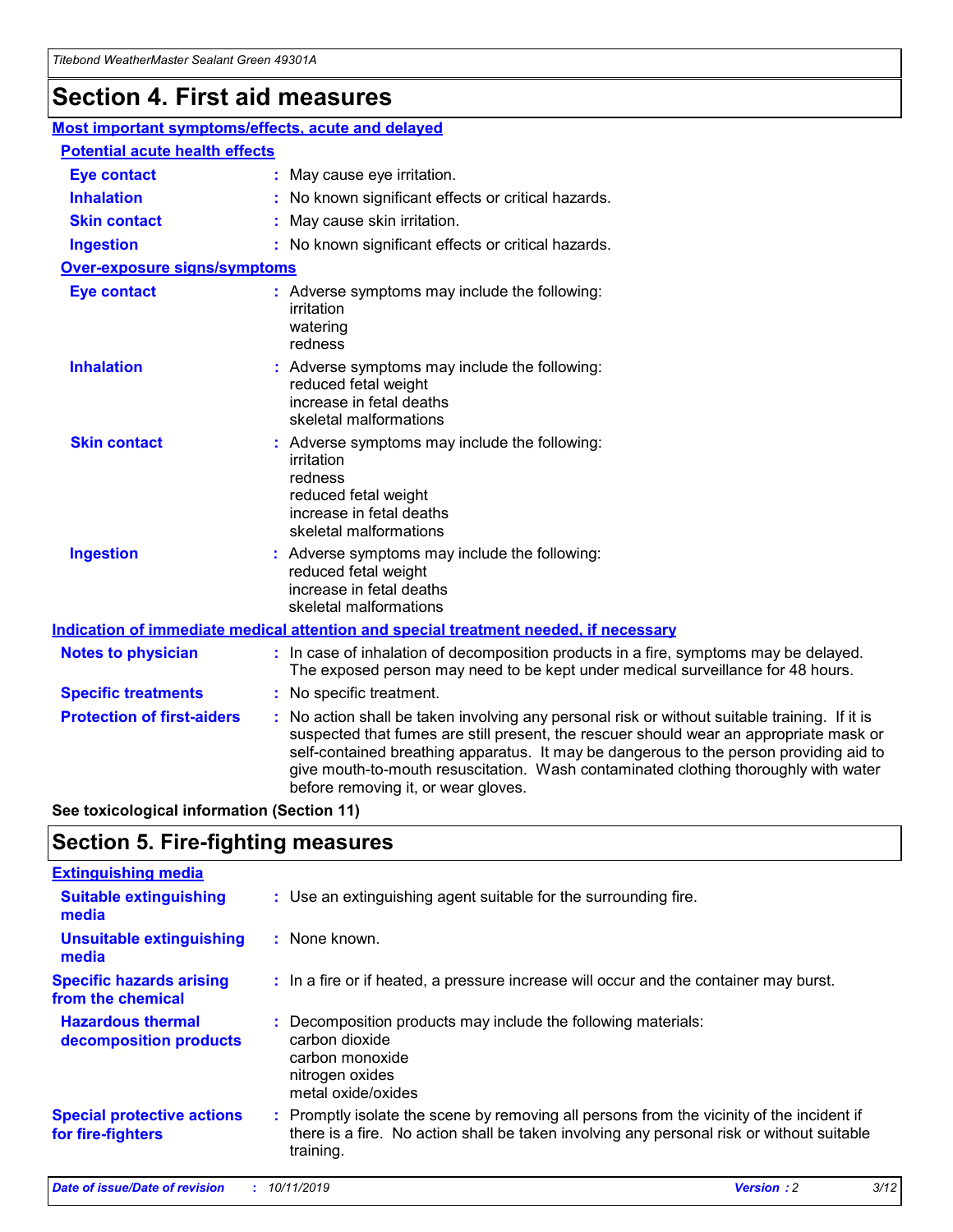### **Section 5. Fire-fighting measures**

**Special protective equipment for fire-fighters** Fire-fighters should wear appropriate protective equipment and self-contained breathing **:** apparatus (SCBA) with a full face-piece operated in positive pressure mode.

### **Section 6. Accidental release measures**

#### **Personal precautions, protective equipment and emergency procedures**

| For non-emergency<br>personnel                               | : No action shall be taken involving any personal risk or without suitable training.<br>Evacuate surrounding areas. Keep unnecessary and unprotected personnel from<br>entering. Do not touch or walk through spilled material. Avoid breathing vapor or mist.<br>Provide adequate ventilation. Wear appropriate respirator when ventilation is<br>inadequate. Put on appropriate personal protective equipment.                                                                                                                                                                                                                                                                                             |
|--------------------------------------------------------------|--------------------------------------------------------------------------------------------------------------------------------------------------------------------------------------------------------------------------------------------------------------------------------------------------------------------------------------------------------------------------------------------------------------------------------------------------------------------------------------------------------------------------------------------------------------------------------------------------------------------------------------------------------------------------------------------------------------|
|                                                              | For emergency responders : If specialized clothing is required to deal with the spillage, take note of any information in<br>Section 8 on suitable and unsuitable materials. See also the information in "For non-<br>emergency personnel".                                                                                                                                                                                                                                                                                                                                                                                                                                                                  |
| <b>Environmental precautions</b>                             | : Avoid dispersal of spilled material and runoff and contact with soil, waterways, drains<br>and sewers. Inform the relevant authorities if the product has caused environmental<br>pollution (sewers, waterways, soil or air).                                                                                                                                                                                                                                                                                                                                                                                                                                                                              |
| <b>Methods and materials for containment and cleaning up</b> |                                                                                                                                                                                                                                                                                                                                                                                                                                                                                                                                                                                                                                                                                                              |
| <b>Small spill</b>                                           | : Stop leak if without risk. Move containers from spill area. Dilute with water and mop up<br>if water-soluble. Alternatively, or if water-insoluble, absorb with an inert dry material and<br>place in an appropriate waste disposal container. Dispose of via a licensed waste<br>disposal contractor.                                                                                                                                                                                                                                                                                                                                                                                                     |
| <b>Large spill</b>                                           | : Stop leak if without risk. Move containers from spill area. Approach release from<br>upwind. Prevent entry into sewers, water courses, basements or confined areas. Wash<br>spillages into an effluent treatment plant or proceed as follows. Contain and collect<br>spillage with non-combustible, absorbent material e.g. sand, earth, vermiculite or<br>diatomaceous earth and place in container for disposal according to local regulations<br>(see Section 13). Dispose of via a licensed waste disposal contractor. Contaminated<br>absorbent material may pose the same hazard as the spilled product. Note: see<br>Section 1 for emergency contact information and Section 13 for waste disposal. |

### **Section 7. Handling and storage**

| <b>Precautions for safe handling</b>                                             |                                                                                                                                                                                                                                                                                                                                                                                                                                                                                                                                                                                                                                                                                                                                                                                                                                                  |
|----------------------------------------------------------------------------------|--------------------------------------------------------------------------------------------------------------------------------------------------------------------------------------------------------------------------------------------------------------------------------------------------------------------------------------------------------------------------------------------------------------------------------------------------------------------------------------------------------------------------------------------------------------------------------------------------------------------------------------------------------------------------------------------------------------------------------------------------------------------------------------------------------------------------------------------------|
| <b>Protective measures</b>                                                       | : Put on appropriate personal protective equipment (see Section 8). Persons with a<br>history of skin sensitization problems should not be employed in any process in which<br>this product is used. Avoid exposure - obtain special instructions before use. Avoid<br>exposure during pregnancy. Do not handle until all safety precautions have been read<br>and understood. Do not get in eyes or on skin or clothing. Do not ingest. Avoid<br>breathing vapor or mist. If during normal use the material presents a respiratory hazard,<br>use only with adequate ventilation or wear appropriate respirator. Keep in the original<br>container or an approved alternative made from a compatible material, kept tightly<br>closed when not in use. Empty containers retain product residue and can be hazardous.<br>Do not reuse container. |
| <b>Advice on general</b><br>occupational hygiene                                 | : Eating, drinking and smoking should be prohibited in areas where this material is<br>handled, stored and processed. Workers should wash hands and face before eating,<br>drinking and smoking. Remove contaminated clothing and protective equipment before<br>entering eating areas. See also Section 8 for additional information on hygiene<br>measures.                                                                                                                                                                                                                                                                                                                                                                                                                                                                                    |
| <b>Conditions for safe storage,</b><br>including any<br><b>incompatibilities</b> | Store between the following temperatures: 0 to 120 $^{\circ}$ C (32 to 248 $^{\circ}$ F). Store in<br>accordance with local regulations. Store in original container protected from direct<br>sunlight in a dry, cool and well-ventilated area, away from incompatible materials (see<br>Section 10) and food and drink. Store locked up. Keep container tightly closed and<br>sealed until ready for use. Containers that have been opened must be carefully<br>resealed and kept upright to prevent leakage. Do not store in unlabeled containers.<br>Use appropriate containment to avoid environmental contamination. See Section 10 for<br>incompatible materials before handling or use.                                                                                                                                                   |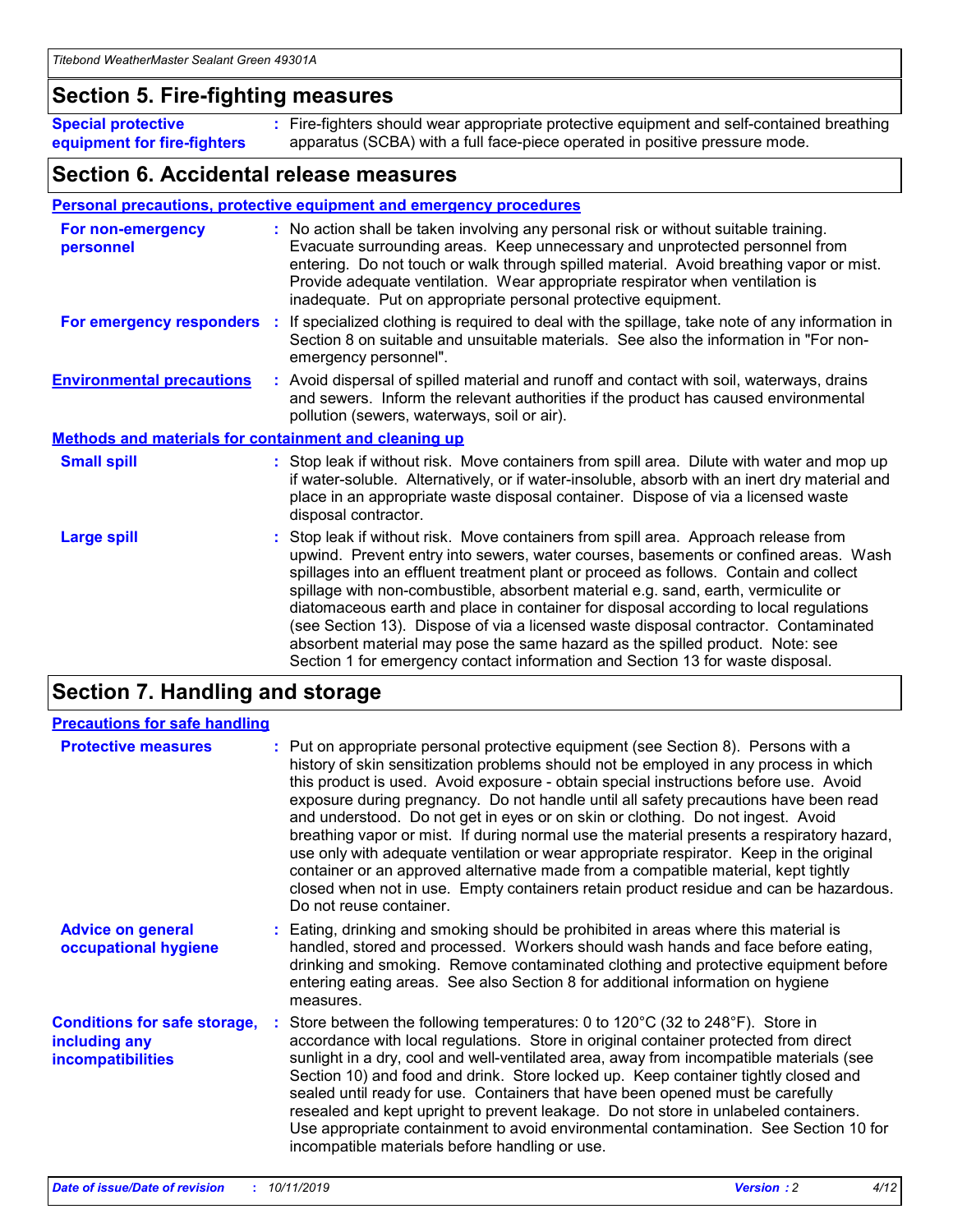## **Section 8. Exposure controls/personal protection**

#### **Control parameters**

#### **Occupational exposure limits**

| <b>Ingredient name</b>                               |    |                        | <b>Exposure limits</b>                                                                                                                                                                                                                                                                                                                                                                                                                                                                                                                                                                                                 |
|------------------------------------------------------|----|------------------------|------------------------------------------------------------------------------------------------------------------------------------------------------------------------------------------------------------------------------------------------------------------------------------------------------------------------------------------------------------------------------------------------------------------------------------------------------------------------------------------------------------------------------------------------------------------------------------------------------------------------|
| 3-aminopropyltriethoxysilane<br>Dibutyltin dilaurate |    |                        | None.<br>ACGIH TLV (United States, 3/2019). Absorbed through skin.<br>Notes: as Sn<br>TWA: $0.1 \text{ mg/m}^3$ , (as Sn) 8 hours.<br>STEL: 0.2 mg/m <sup>3</sup> , (as Sn) 15 minutes.<br>NIOSH REL (United States, 10/2016). Absorbed through skin.<br>Notes: as Sn<br>TWA: 0.1 mg/m <sup>3</sup> , (as Sn) 10 hours.<br>OSHA PEL (United States, 5/2018). Notes: as Sn<br>TWA: $0.1 \text{ mg/m}^3$ , (as Sn) 8 hours.<br>OSHA PEL 1989 (United States, 3/1989). Absorbed through skin.<br>Notes: measured as Sn<br>TWA: 0.1 mg/m <sup>3</sup> , (measured as Sn) 8 hours. Form: Organic                            |
| <b>Appropriate engineering</b><br>controls           |    |                        | : If user operations generate dust, fumes, gas, vapor or mist, use process enclosures,<br>local exhaust ventilation or other engineering controls to keep worker exposure to<br>airborne contaminants below any recommended or statutory limits.                                                                                                                                                                                                                                                                                                                                                                       |
| <b>Environmental exposure</b><br>controls            |    |                        | Emissions from ventilation or work process equipment should be checked to ensure<br>they comply with the requirements of environmental protection legislation. In some<br>cases, fume scrubbers, filters or engineering modifications to the process equipment<br>will be necessary to reduce emissions to acceptable levels.                                                                                                                                                                                                                                                                                          |
| <b>Individual protection measures</b>                |    |                        |                                                                                                                                                                                                                                                                                                                                                                                                                                                                                                                                                                                                                        |
| <b>Hygiene measures</b>                              |    |                        | : Wash hands, forearms and face thoroughly after handling chemical products, before<br>eating, smoking and using the lavatory and at the end of the working period.<br>Appropriate techniques should be used to remove potentially contaminated clothing.<br>Contaminated work clothing should not be allowed out of the workplace. Wash<br>contaminated clothing before reusing. Ensure that eyewash stations and safety<br>showers are close to the workstation location.                                                                                                                                            |
| <b>Eye/face protection</b>                           |    |                        | : Safety eyewear complying with an approved standard should be used when a risk<br>assessment indicates this is necessary to avoid exposure to liquid splashes, mists,<br>gases or dusts. If contact is possible, the following protection should be worn, unless<br>the assessment indicates a higher degree of protection: chemical splash goggles.                                                                                                                                                                                                                                                                  |
| <b>Skin protection</b>                               |    |                        |                                                                                                                                                                                                                                                                                                                                                                                                                                                                                                                                                                                                                        |
| <b>Hand protection</b>                               |    |                        | : Chemical-resistant, impervious gloves complying with an approved standard should be<br>worn at all times when handling chemical products if a risk assessment indicates this is<br>necessary. Considering the parameters specified by the glove manufacturer, check<br>during use that the gloves are still retaining their protective properties. It should be<br>noted that the time to breakthrough for any glove material may be different for different<br>glove manufacturers. In the case of mixtures, consisting of several substances, the<br>protection time of the gloves cannot be accurately estimated. |
| <b>Body protection</b>                               |    | handling this product. | Personal protective equipment for the body should be selected based on the task being<br>performed and the risks involved and should be approved by a specialist before                                                                                                                                                                                                                                                                                                                                                                                                                                                |
| <b>Other skin protection</b>                         |    |                        | : Appropriate footwear and any additional skin protection measures should be selected<br>based on the task being performed and the risks involved and should be approved by a<br>specialist before handling this product.                                                                                                                                                                                                                                                                                                                                                                                              |
| <b>Respiratory protection</b>                        | ÷. | aspects of use.        | Based on the hazard and potential for exposure, select a respirator that meets the<br>appropriate standard or certification. Respirators must be used according to a<br>respiratory protection program to ensure proper fitting, training, and other important                                                                                                                                                                                                                                                                                                                                                         |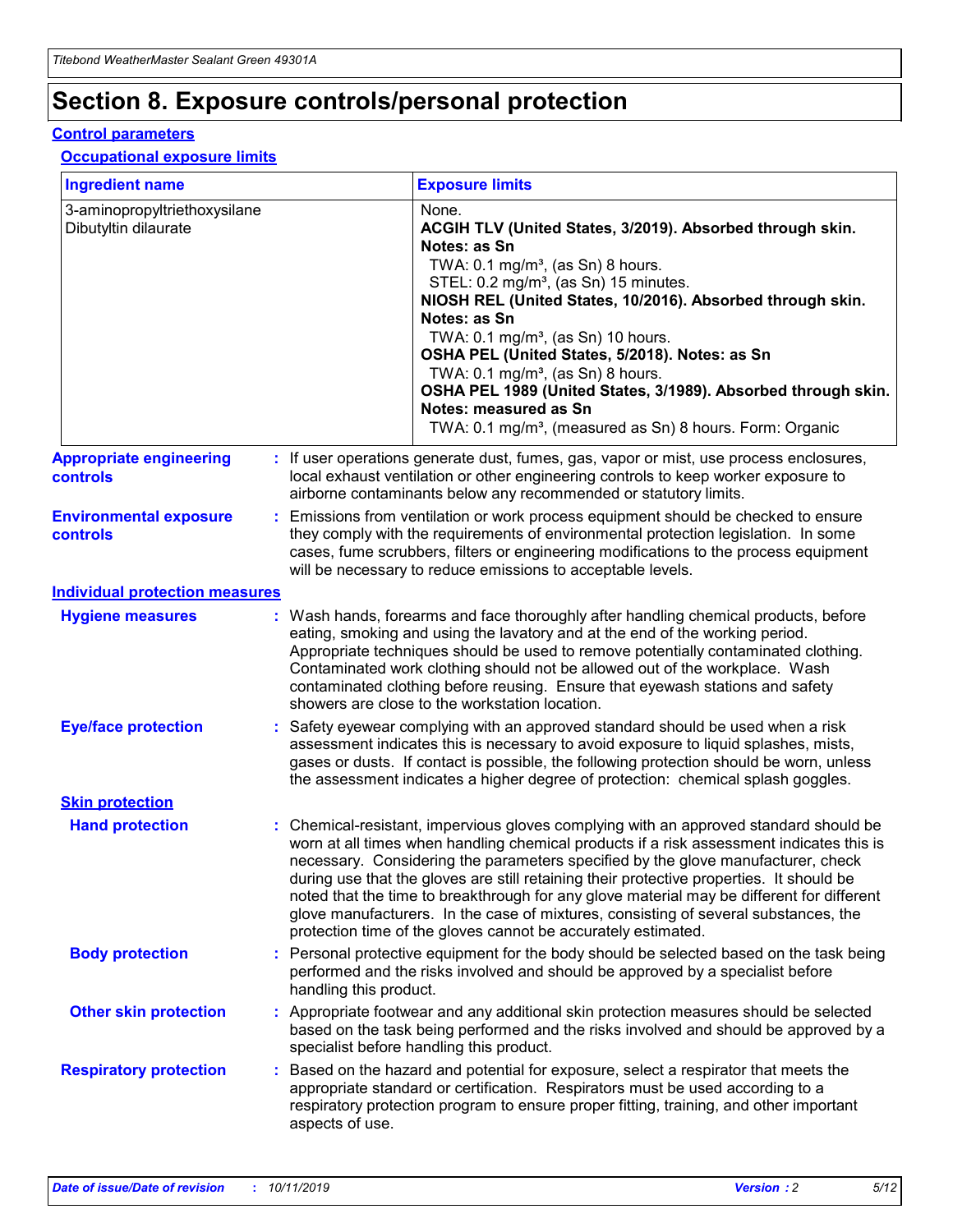### **Section 9. Physical and chemical properties**

#### **Appearance**

| <b>Physical state</b>                             | : Liquid. [Paste.]                                              |
|---------------------------------------------------|-----------------------------------------------------------------|
| Color                                             | Green.                                                          |
| Odor                                              | : None [Slight]                                                 |
| <b>Odor threshold</b>                             | : Not available.                                                |
| рH                                                | : Not applicable.                                               |
| <b>Melting point</b>                              | : Not available.                                                |
| <b>Boiling point</b>                              | : >100°C (>212°F)                                               |
| <b>Flash point</b>                                | : Closed cup: $>200^{\circ}$ C ( $>392^{\circ}$ F) [Setaflash.] |
| <b>Evaporation rate</b>                           | $:$ <1 (butyl acetate = 1)                                      |
| <b>Flammability (solid, gas)</b>                  | : Not available.                                                |
| Lower and upper explosive<br>(flammable) limits   | : Not available.                                                |
| <b>VOC (less water, less</b><br>exempt solvents)  | : 0 g/l                                                         |
| <b>Volatility</b>                                 | $: 0\%$ (w/w)                                                   |
| <b>Vapor density</b>                              | : Not available.                                                |
| <b>Relative density</b>                           | : 1.4329                                                        |
| <b>Solubility</b>                                 | Insoluble in the following materials: cold water and hot water. |
| <b>Solubility in water</b>                        | : Not available.                                                |
| <b>Partition coefficient: n-</b><br>octanol/water | $:$ Not available.                                              |
| <b>Auto-ignition temperature</b>                  | : Not available.                                                |
| <b>Decomposition temperature</b>                  | : Not available.                                                |
|                                                   |                                                                 |

### **Section 10. Stability and reactivity**

| <b>Reactivity</b>                            |    | : No specific test data related to reactivity available for this product or its ingredients.            |
|----------------------------------------------|----|---------------------------------------------------------------------------------------------------------|
| <b>Chemical stability</b>                    |    | : The product is stable.                                                                                |
| <b>Possibility of hazardous</b><br>reactions |    | : Under normal conditions of storage and use, hazardous reactions will not occur.                       |
| <b>Conditions to avoid</b>                   |    | : No specific data.                                                                                     |
| <b>Incompatible materials</b>                | ٠. | No specific data.                                                                                       |
| <b>Hazardous decomposition</b><br>products   | ÷. | Under normal conditions of storage and use, hazardous decomposition products should<br>not be produced. |

### **Section 11. Toxicological information**

### **Information on toxicological effects**

#### **Acute toxicity**

| <b>Product/ingredient name</b> | <b>Result</b>           | <b>Species</b> | <b>Dose</b>                | <b>Exposure</b> |
|--------------------------------|-------------------------|----------------|----------------------------|-----------------|
| 3-aminopropyltriethoxysilane   | <b>ILD50 Dermal</b>     | Rabbit         | 4.29 g/kg                  |                 |
| Dibutyltin dilaurate           | ILD50 Oral<br>LD50 Oral | Rat<br>Rat     | $1.57$ g/kg<br>175 $mg/kg$ |                 |
|                                |                         |                |                            |                 |

**Irritation/Corrosion**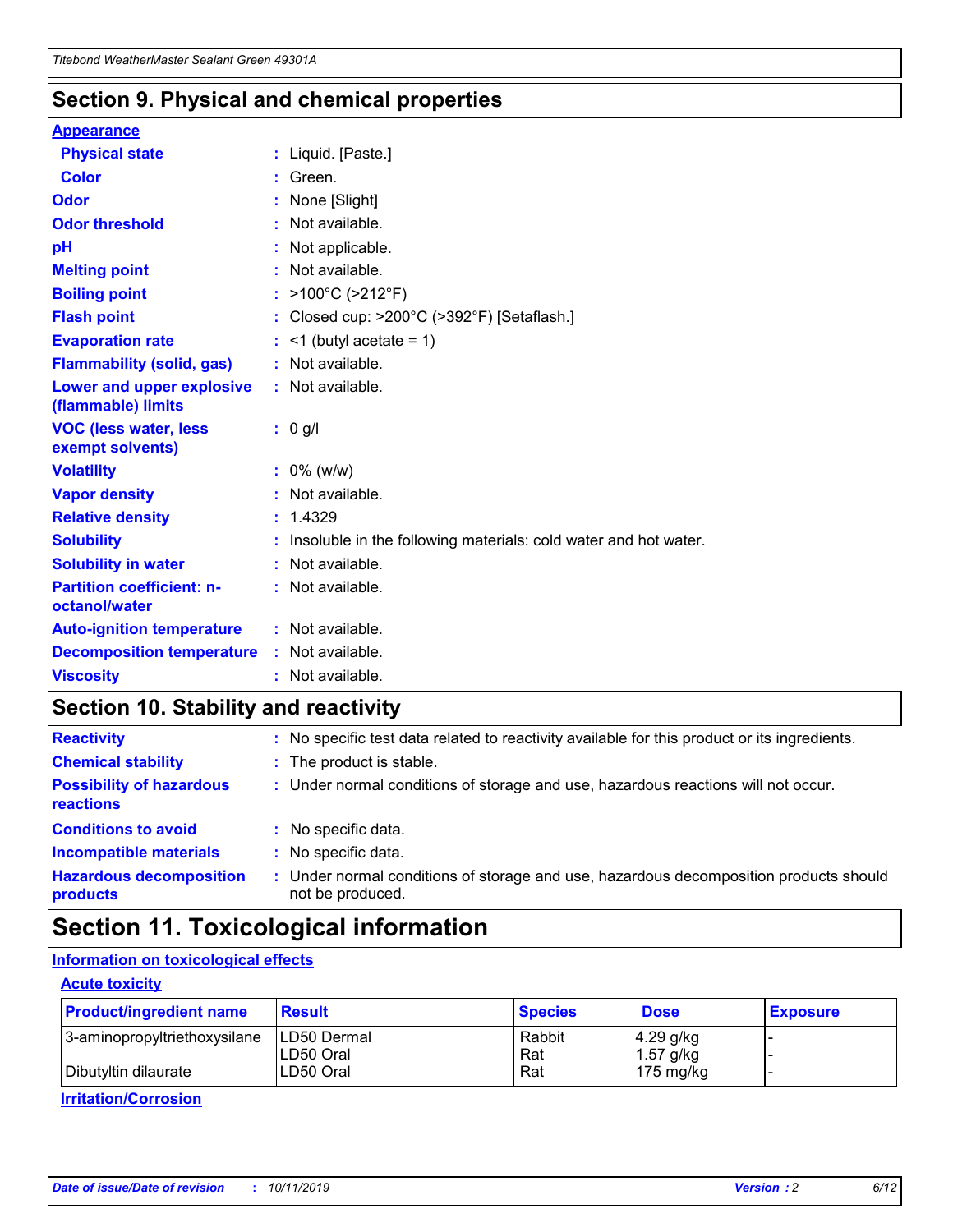## **Section 11. Toxicological information**

| <b>Product/ingredient name</b> | <b>Result</b>            | <b>Species</b> | <b>Score</b> | <b>Exposure</b>           | <b>Observation</b> |
|--------------------------------|--------------------------|----------------|--------------|---------------------------|--------------------|
| 3-aminopropyltriethoxysilane   | Eyes - Mild irritant     | Rabbit         |              | $100$ mg                  |                    |
|                                | Eyes - Severe irritant   | Rabbit         |              | 24 hours 750              |                    |
|                                |                          |                |              | ug                        |                    |
|                                | Skin - Severe irritant   | Rabbit         |              | 24 hours 5                | -                  |
| Dibutyltin dilaurate           | Eyes - Moderate irritant | Rabbit         |              | mq<br><b>24 hours 100</b> |                    |
|                                |                          |                |              | mg                        |                    |
|                                | Skin - Severe irritant   | Rabbit         |              | 500 mg                    |                    |

#### **Sensitization**

Not available.

#### **Mutagenicity**

Not available.

#### **Carcinogenicity**

Not available.

#### **Reproductive toxicity**

Not available.

#### **Teratogenicity**

Not available.

#### **Specific target organ toxicity (single exposure)**

Not available.

#### **Specific target organ toxicity (repeated exposure)**

| <b>Name</b>                                                                  |                                                                            | <b>Category</b>                                     | <b>Route of</b><br>exposure | <b>Target organs</b> |
|------------------------------------------------------------------------------|----------------------------------------------------------------------------|-----------------------------------------------------|-----------------------------|----------------------|
| Dibutyltin dilaurate                                                         |                                                                            | Category 1                                          | -                           | respiratory system   |
| <b>Aspiration hazard</b><br>Not available.                                   |                                                                            |                                                     |                             |                      |
| <b>Information on the likely</b><br>routes of exposure                       | : Not available.                                                           |                                                     |                             |                      |
| <b>Potential acute health effects</b>                                        |                                                                            |                                                     |                             |                      |
| <b>Eye contact</b>                                                           | : May cause eye irritation.                                                |                                                     |                             |                      |
| <b>Inhalation</b>                                                            |                                                                            | : No known significant effects or critical hazards. |                             |                      |
| <b>Skin contact</b>                                                          | : May cause skin irritation.                                               |                                                     |                             |                      |
| <b>Ingestion</b>                                                             |                                                                            | : No known significant effects or critical hazards. |                             |                      |
| Symptoms related to the physical, chemical and toxicological characteristics |                                                                            |                                                     |                             |                      |
| <b>Eye contact</b>                                                           | irritation<br>watering<br>redness                                          | : Adverse symptoms may include the following:       |                             |                      |
| <b>Inhalation</b>                                                            | reduced fetal weight<br>increase in fetal deaths<br>skeletal malformations | : Adverse symptoms may include the following:       |                             |                      |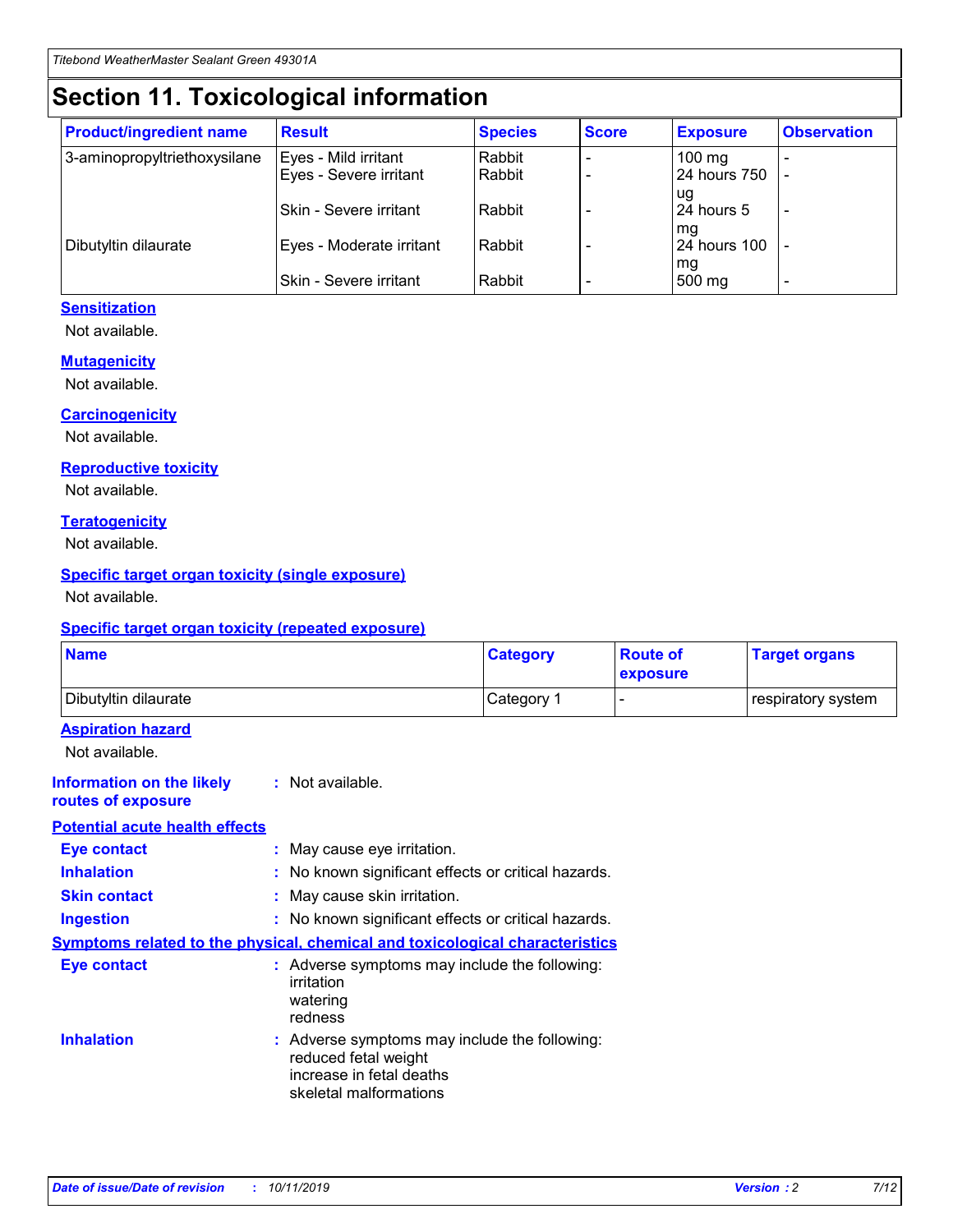## **Section 11. Toxicological information**

| <b>Skin contact</b>                     | : Adverse symptoms may include the following:<br>irritation<br>redness<br>reduced fetal weight<br>increase in fetal deaths<br>skeletal malformations |
|-----------------------------------------|------------------------------------------------------------------------------------------------------------------------------------------------------|
| <b>Ingestion</b>                        | : Adverse symptoms may include the following:<br>reduced fetal weight<br>increase in fetal deaths<br>skeletal malformations                          |
|                                         | Delayed and immediate effects and also chronic effects from short and long term exposure                                                             |
| <b>Short term exposure</b>              |                                                                                                                                                      |
| <b>Potential immediate</b><br>effects   | : Not available.                                                                                                                                     |
| <b>Potential delayed effects</b>        | : Not available.                                                                                                                                     |
| <b>Long term exposure</b>               |                                                                                                                                                      |
| <b>Potential immediate</b><br>effects   | : Not available.                                                                                                                                     |
| <b>Potential delayed effects</b>        | : Not available.                                                                                                                                     |
| <b>Potential chronic health effects</b> |                                                                                                                                                      |
| Not available.                          |                                                                                                                                                      |
| <b>General</b>                          | : Once sensitized, a severe allergic reaction may occur when subsequently exposed to<br>very low levels.                                             |
| <b>Carcinogenicity</b>                  | : No known significant effects or critical hazards.                                                                                                  |
| <b>Mutagenicity</b>                     | No known significant effects or critical hazards.                                                                                                    |
| <b>Teratogenicity</b>                   | May damage the unborn child.                                                                                                                         |
| <b>Developmental effects</b>            | No known significant effects or critical hazards.                                                                                                    |
| <b>Fertility effects</b>                | : May damage fertility.                                                                                                                              |
| <b>Numerical measures of toxicity</b>   |                                                                                                                                                      |
| <b>Acute toxicity estimates</b>         |                                                                                                                                                      |
|                                         |                                                                                                                                                      |

Not available.

## **Section 12. Ecological information**

#### **Toxicity**

| <b>Product/ingredient name</b> | <b>Result</b>                     | <b>Species</b>                       | <b>Exposure</b> |
|--------------------------------|-----------------------------------|--------------------------------------|-----------------|
| Dibutyltin dilaurate           | Chronic EC10 > 2 mg/l Fresh water | Algae - Scenedesmus<br>I subspicatus | l 96 hours i    |

### **Persistence and degradability**

| <b>Product/ingredient name</b> | <b>Test</b>                                                                    | <b>Result</b>  |                   | <b>Dose</b> | <b>Inoculum</b>         |
|--------------------------------|--------------------------------------------------------------------------------|----------------|-------------------|-------------|-------------------------|
| Dibutyltin dilaurate           | OECD 301F<br>Ready<br>Biodegradability -<br>Manometric<br>Respirometry<br>Test | 23 % - 28 days |                   |             |                         |
| <b>Product/ingredient name</b> | <b>Aquatic half-life</b>                                                       |                | <b>Photolysis</b> |             | <b>Biodegradability</b> |
| Dibutyltin dilaurate           |                                                                                |                |                   |             | Inherent                |

### **Bioaccumulative potential**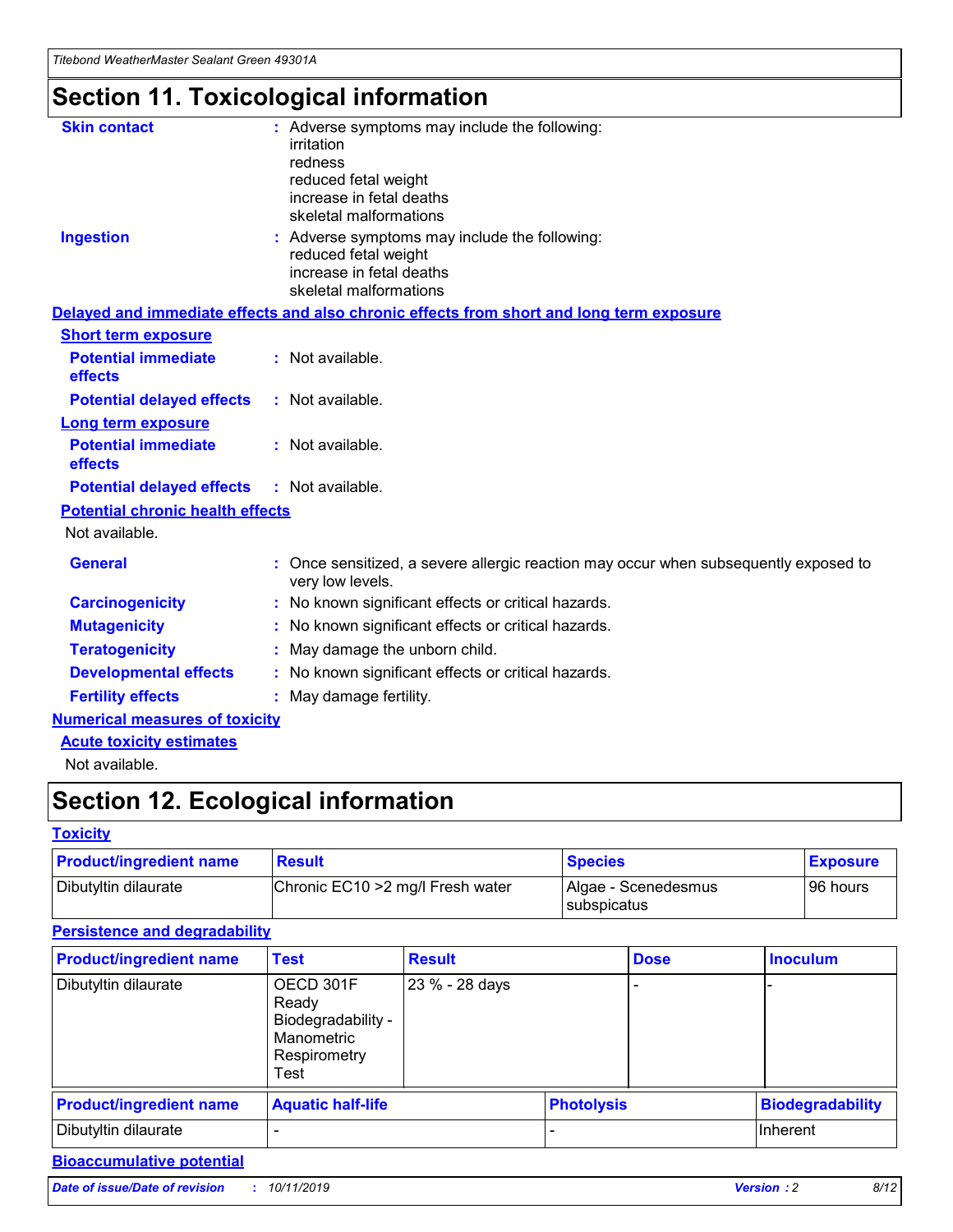## **Section 12. Ecological information**

| <b>Product/ingredient name</b> | $LoaPow$ | <b>BCF</b> | <b>Potential</b> |
|--------------------------------|----------|------------|------------------|
| 3-aminopropyltriethoxysilane   | 1.7      | 3.4        | low              |
| Dibutyltin dilaurate           | 4.44     | 2.91       | low              |

#### **Mobility in soil**

| <b>Soil/water partition</b><br>coefficient (K <sub>oc</sub> ) | : Not available.                                    |
|---------------------------------------------------------------|-----------------------------------------------------|
| <b>Other adverse effects</b>                                  | : No known significant effects or critical hazards. |

### **Section 13. Disposal considerations**

**Disposal methods :**

The generation of waste should be avoided or minimized wherever possible. Disposal of this product, solutions and any by-products should at all times comply with the requirements of environmental protection and waste disposal legislation and any regional local authority requirements. Dispose of surplus and non-recyclable products via a licensed waste disposal contractor. Waste should not be disposed of untreated to the sewer unless fully compliant with the requirements of all authorities with jurisdiction. Waste packaging should be recycled. Incineration or landfill should only be considered when recycling is not feasible. This material and its container must be disposed of in a safe way. Care should be taken when handling emptied containers that have not been cleaned or rinsed out. Empty containers or liners may retain some product residues. Avoid dispersal of spilled material and runoff and contact with soil, waterways, drains and sewers.

## **Section 14. Transport information**

|                                      | <b>DOT</b><br><b>Classification</b> | <b>TDG</b><br><b>Classification</b> | <b>Mexico</b><br><b>Classification</b> | <b>ADR/RID</b>           | <b>IMDG</b>              | <b>IATA</b>    |
|--------------------------------------|-------------------------------------|-------------------------------------|----------------------------------------|--------------------------|--------------------------|----------------|
| <b>UN number</b>                     | Not regulated.                      | Not regulated.                      | Not regulated.                         | Not regulated.           | Not regulated.           | Not regulated. |
| <b>UN proper</b><br>shipping name    | $\blacksquare$                      |                                     |                                        |                          |                          |                |
| <b>Transport</b><br>hazard class(es) | $\blacksquare$                      | $\overline{\phantom{a}}$            | $\overline{\phantom{a}}$               | $\overline{\phantom{a}}$ | $\overline{\phantom{a}}$ | $\blacksquare$ |
| <b>Packing group</b>                 | $\overline{\phantom{a}}$            | -                                   | -                                      | -                        |                          | -              |
| <b>Environmental</b><br>hazards      | No.                                 | No.                                 | No.                                    | No.                      | No.                      | No.            |

## **Section 15. Regulatory information**

#### **U.S. Federal regulations**

#### **SARA 302/304**

#### **Composition/information on ingredients**

No products were found.

**SARA 304 RQ :** Not applicable.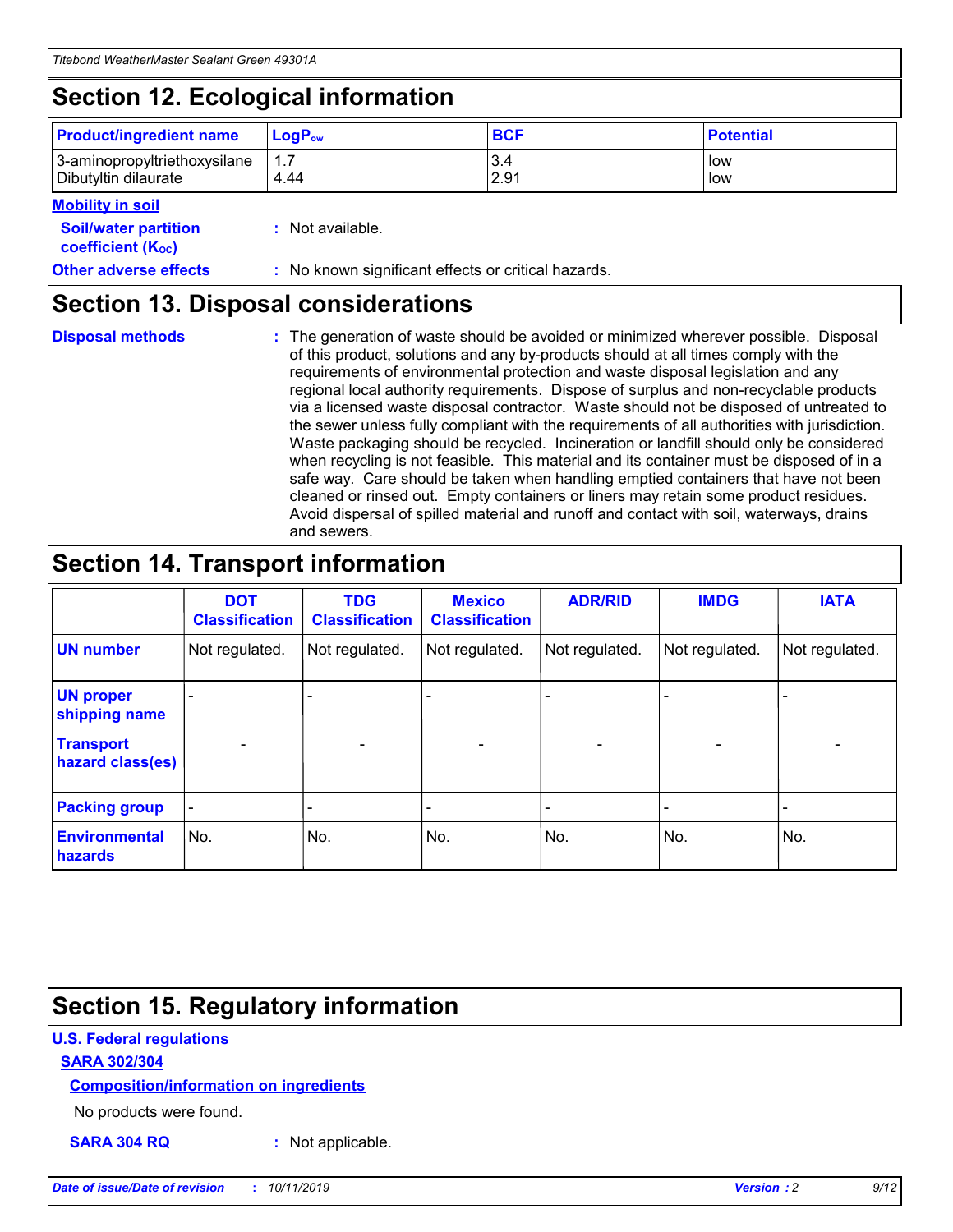### **Section 15. Regulatory information**

#### **SARA 311/312**

**Classification :** EYE IRRITATION - Category 2B SKIN SENSITIZATION - Category 1 TOXIC TO REPRODUCTION (Fertility) - Category 1B TOXIC TO REPRODUCTION (Unborn child) - Category 1B

#### **Composition/information on ingredients**

| <b>Name</b>                  | $\frac{9}{6}$ | <b>Classification</b>                                                                                            |
|------------------------------|---------------|------------------------------------------------------------------------------------------------------------------|
| 3-aminopropyltriethoxysilane | $\leq$ 3      | <b>FLAMMABLE LIQUIDS - Category 4</b><br><b>ACUTE TOXICITY (oral) - Category 4</b>                               |
|                              |               | SKIN IRRITATION - Category 2<br>EYE IRRITATION - Category 2A                                                     |
| Dibutyltin dilaurate         | ≤0.3          | ACUTE TOXICITY (oral) - Category 3<br>SKIN CORROSION - Category 1C                                               |
|                              |               | SERIOUS EYE DAMAGE - Category 1<br>SKIN SENSITIZATION - Category 1<br><b>GERM CELL MUTAGENICITY - Category 2</b> |
|                              |               | TOXIC TO REPRODUCTION (Fertility) - Category 1B<br>TOXIC TO REPRODUCTION (Unborn child) - Category 1B            |
|                              |               | SPECIFIC TARGET ORGAN TOXICITY (REPEATED<br>EXPOSURE) (respiratory system) - Category 1                          |

#### **State regulations**

| <b>Massachusetts</b> | : None of the components are listed. |
|----------------------|--------------------------------------|
| <b>New York</b>      | : None of the components are listed. |
| <b>New Jersey</b>    | : None of the components are listed. |
| <b>Pennsylvania</b>  | : None of the components are listed. |

#### **California Prop. 65**

**A** WARNING: This product can expose you to methanol, which is known to the State of California to cause birth defects or other reproductive harm. For more information go to www.P65Warnings.ca.gov.

| <b>Ingredient name</b> | No significant risk Maximum<br>level | acceptable dosage<br>level |
|------------------------|--------------------------------------|----------------------------|
| methanol               |                                      | Yes.                       |

#### **International regulations**

**Chemical Weapon Convention List Schedules I, II & III Chemicals** Not listed.

#### **Montreal Protocol**

Not listed.

#### **Stockholm Convention on Persistent Organic Pollutants**

Not listed.

### **UNECE Aarhus Protocol on POPs and Heavy Metals**

Not listed.

#### **Inventory list**

### **China :** All components are listed or exempted.

**United States TSCA 8(b) inventory :** All components are active or exempted.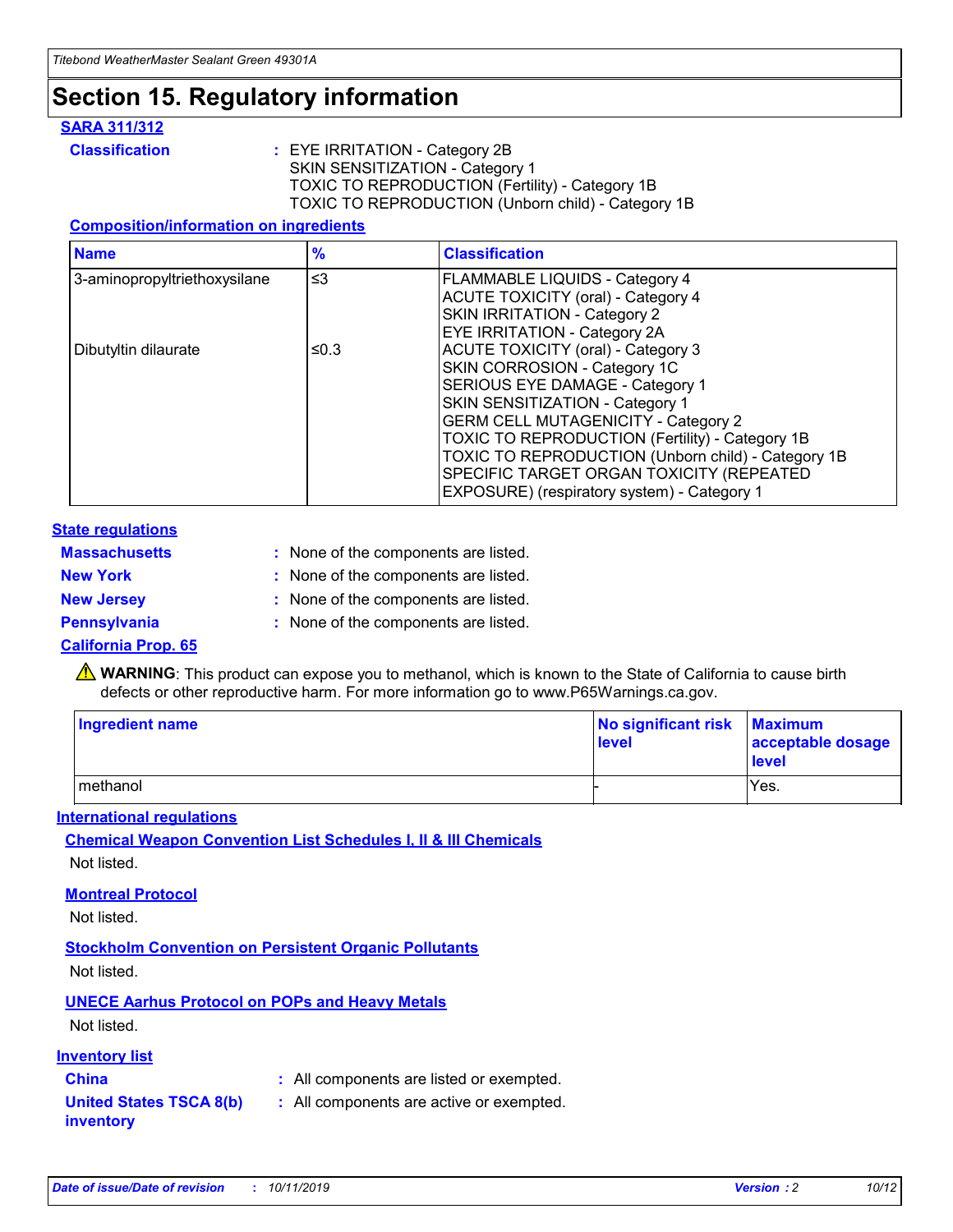## **Section 16. Other information**

**Hazardous Material Information System (U.S.A.)**



**Caution: HMIS® ratings are based on a 0-4 rating scale, with 0 representing minimal hazards or risks, and 4 representing significant hazards or risks. Although HMIS® ratings and the associated label are not required on SDSs or products leaving a facility under 29 CFR 1910.1200, the preparer may choose to provide them. HMIS® ratings are to be used with a fully implemented HMIS® program. HMIS® is a registered trademark and service mark of the American Coatings Association, Inc.**

**The customer is responsible for determining the PPE code for this material. For more information on HMIS® Personal Protective Equipment (PPE) codes, consult the HMIS® Implementation Manual.**

#### **National Fire Protection Association (U.S.A.)**



**Reprinted with permission from NFPA 704-2001, Identification of the Hazards of Materials for Emergency Response Copyright ©1997, National Fire Protection Association, Quincy, MA 02269. This reprinted material is not the complete and official position of the National Fire Protection Association, on the referenced subject which is represented only by the standard in its entirety.**

**Copyright ©2001, National Fire Protection Association, Quincy, MA 02269. This warning system is intended to be interpreted and applied only by properly trained individuals to identify fire, health and reactivity hazards of chemicals. The user is referred to certain limited number of chemicals with recommended classifications in NFPA 49 and NFPA 325, which would be used as a guideline only. Whether the chemicals are classified by NFPA or not, anyone using the 704 systems to classify chemicals does so at their own risk.**

#### **Procedure used to derive the classification**

| <b>Classification</b>                                                                                                                                                    |                                                                                                                                                                                                                                                                                                                                                                                                                                                                                                                                                               | <b>Justification</b>                                                     |
|--------------------------------------------------------------------------------------------------------------------------------------------------------------------------|---------------------------------------------------------------------------------------------------------------------------------------------------------------------------------------------------------------------------------------------------------------------------------------------------------------------------------------------------------------------------------------------------------------------------------------------------------------------------------------------------------------------------------------------------------------|--------------------------------------------------------------------------|
| EYE IRRITATION - Category 2B<br>SKIN SENSITIZATION - Category 1<br>TOXIC TO REPRODUCTION (Fertility) - Category 1B<br>TOXIC TO REPRODUCTION (Unborn child) - Category 1B |                                                                                                                                                                                                                                                                                                                                                                                                                                                                                                                                                               | Expert judgment<br>Expert judgment<br>Expert judgment<br>Expert judgment |
| <b>History</b>                                                                                                                                                           |                                                                                                                                                                                                                                                                                                                                                                                                                                                                                                                                                               |                                                                          |
| Date of printing                                                                                                                                                         | : 4/22/2022                                                                                                                                                                                                                                                                                                                                                                                                                                                                                                                                                   |                                                                          |
| Date of issue/Date of<br>revision                                                                                                                                        | : 10/11/2019                                                                                                                                                                                                                                                                                                                                                                                                                                                                                                                                                  |                                                                          |
| Date of previous issue                                                                                                                                                   | : 10/16/2020                                                                                                                                                                                                                                                                                                                                                                                                                                                                                                                                                  |                                                                          |
| <b>Version</b>                                                                                                                                                           | $\therefore$ 2                                                                                                                                                                                                                                                                                                                                                                                                                                                                                                                                                |                                                                          |
| <b>Key to abbreviations</b>                                                                                                                                              | $:$ ATE = Acute Toxicity Estimate<br><b>BCF</b> = Bioconcentration Factor<br>GHS = Globally Harmonized System of Classification and Labelling of Chemicals<br>IATA = International Air Transport Association<br>IBC = Intermediate Bulk Container<br><b>IMDG = International Maritime Dangerous Goods</b><br>LogPow = logarithm of the octanol/water partition coefficient<br>MARPOL = International Convention for the Prevention of Pollution From Ships, 1973<br>as modified by the Protocol of 1978. ("Marpol" = marine pollution)<br>UN = United Nations |                                                                          |